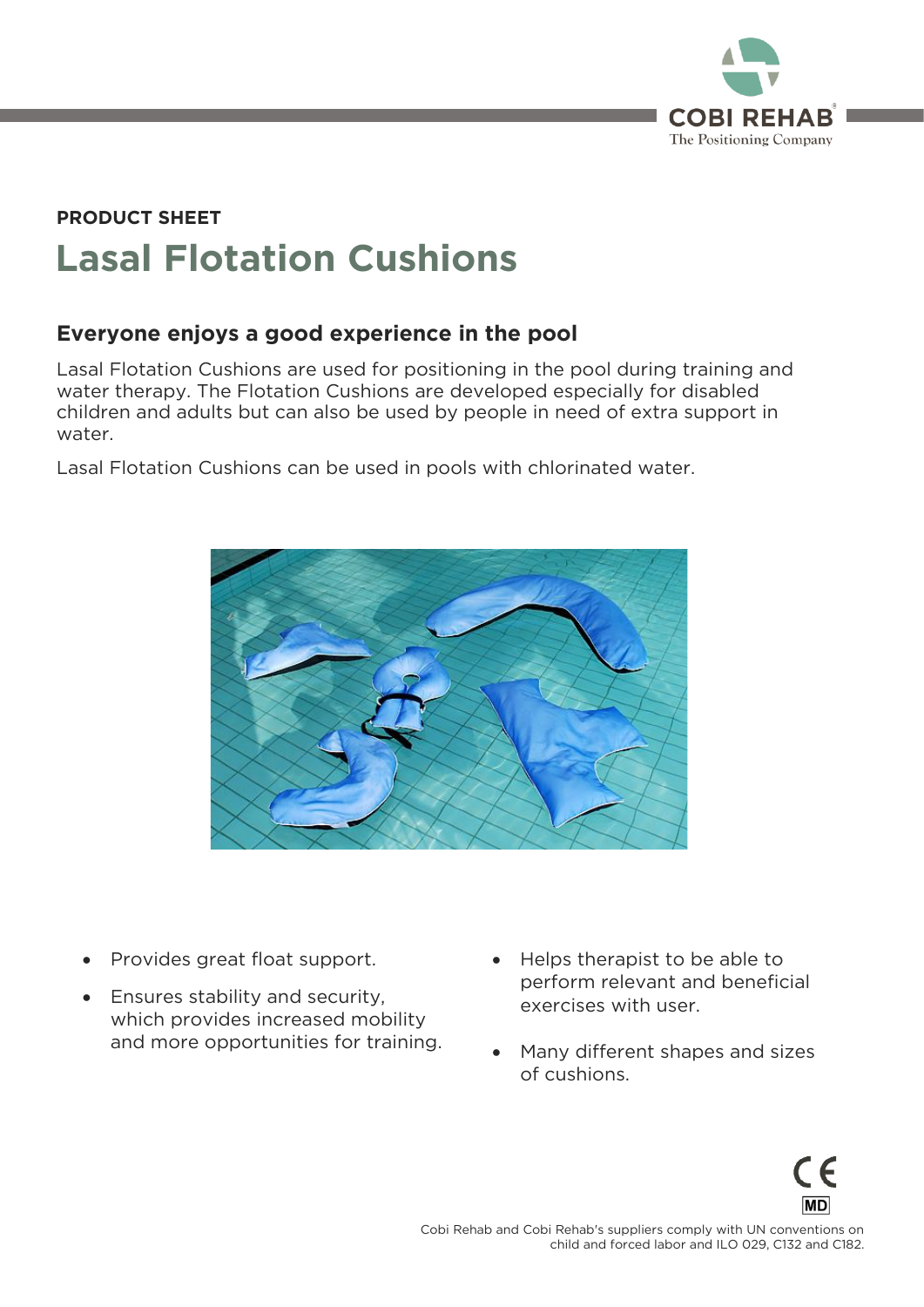**Use**<br>Lasal Flotation Cushions are developed especially for disabled children and adults but can also be used by people in need of extra support in the used by people in the support in the support in the support in the support in the support in the support in the support in the support in the support in the support in the support in the support in the support in the suppo

The cushions are used for positioning in the pool during training as well as during various forms of water therapy. The cushions contribute to more training options and ensure a comfortable water experience for the user. experience for the user.

Lasal Elotation Cushions can be used in chlorinated water.

### **Products**

The Elotation Cushions are made in several models and sizes for both children and adults. The different models can be used individually or different models can be used individually or

The cushions have a great buoyancy. When the cushions are filled with water, they ensure stability and support, which means a safe and comfortable experience for the user in the water. experience for the user in the water.

The cushions can be placed around the user before the user is helped into the water. before the user is helped into the water.

Lasal Flotation Cushions, despite their buoyancy, rescue equipment. rescue equipment.

The cushions have a blue and a black side. It is<br>recommended that the black side is to be turned towards the body. towards the body.

#### **Lasal Flotation Cushions comes in different shapes and sizes:**

- 
- Collar Float: 4 sizes<br>Neck Floating Collar: 2 sizes
- Banana shaped Flotation Cushion: 3 sizes
- U- Cushion: 1 size
- T-shaped Flotation Cushion: 2 sizes
- Flower Float: 2 sizes
- Float Stabilizer: 2 sizes  $\frac{1}{2}$  sizes Stabilizer: 2 sizes  $\frac{1}{2}$



Collar Float, T-shaped and<br>Banana shaped Flotation Cushions. Banana shaped Flotation Cushions.



T-shaped and Banana shaped Flotation Cushions.



Flower Float

#### **Cleaning and Maintenance**

Rinse the outside of the Cushions clean of chlorine with plenty of non-chlorinated water after use. with plenty of non-chlorinated water after use.

Hang the cushions for drying. The blue net side is turned down so the water can flow freely out of the cushion. The drying time of the Flotation Cushions is long. Cushions is long.

The Cushions can be hand washed with soap and water or sprayed with a disinfectant. water or sprayed with a disinfectant.

Please note that the pH of the disinfectant used should not exceed 11.4.

If necessary, the cushions can be machine washed at  $60^\circ$  in a larger washing machine. Especially the Banana shaped Cushions size M and L should be  $B$ anana shaped Cushions shaped  $B$  and  $B$  should be  $B$  and  $B$  should be  $B$  should be  $B$  and  $B$ washed in an industrial washing machine.

Use of a drying cabinet is of max. 70°C. Higher temperature destroys the filling as the polystyrene beads melt above 71°C. polystyrene beads melt above 71°C.

Avoid bleaches, rinse aids and other cleaning<br>products that contain solvents. products that contain solvents.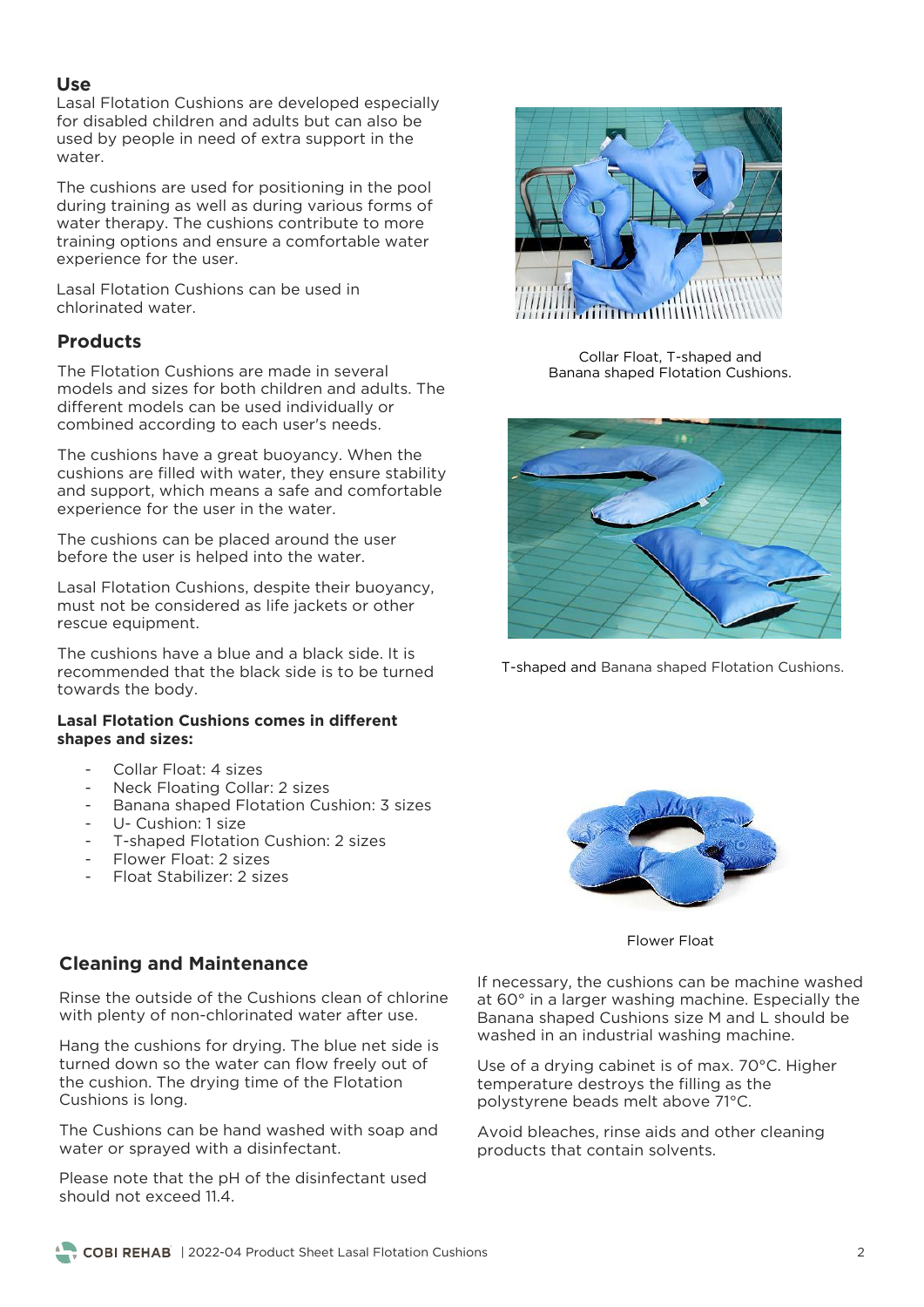# **Lasal Flotation Cushions - overview**

Sizes specified in length x width x neck hole

T-shaped Flotation Cushion, S  $n_0$ : 3002-9027 T-shaped Flotation Cushion, L  $n_0$ : 3002-9017 Banana-shaped<br>Iotation Cushion. S Banana-shaped<br>Flotation Cushion, M  $Size: 90x38$   $cm$ Size: 98x38-33 cm U-Cushion<br>Size: 55x19 cm Item no: 3002-9811-000 Item no: 3002-9111-000 Item no: 3002-9911-000 Banana-shaped Flotation Cushion, L Item no: 3002-9101-00 Collar float, XS<br>Size: 50x34x23 cm Item no: 3002-9421-000 Collar float, S. Size: 59x39x25 cm  $m \text{ no: } 3002 - 9415 - 0$ Collar float, M<br>Size: 63x42x30 cm Item no: 3002-9411-000 Item no: 3002-9411-000 Collar float, L<br>Size: 68x46x35 cm Item no: 3002-9401-000 Neck Collar, Later Collar, Superintendial Collary, Collary, Collary, Collary, Collary, Collary, Collary, Colla<br>Neck Collar, Superintendial Collary, Collary, Collary, Collary, Collary, Collary, Collary, Collary, Collary, C  $n \text{ no: } 3002 - 9321 - C$ size: 5116112.<br>m.no: 3002-9311-0 Float Stabilizer, L<br>Size: 93-55x24-29 cm Bathing Flower, S<br>Size: 68x20 cm Item no: 3002-9630-000 Float Stabilizer, S<br>Size: 60-37x18-25 cm Bathing Flower, L<br>Size: 77x28 cm  $no: 3002 - 9600$ 

Item no: 3002-9620-000

| 2022-04 Product Sheet Lasal Flotation Cushions 3

Item no: 3002-9610-000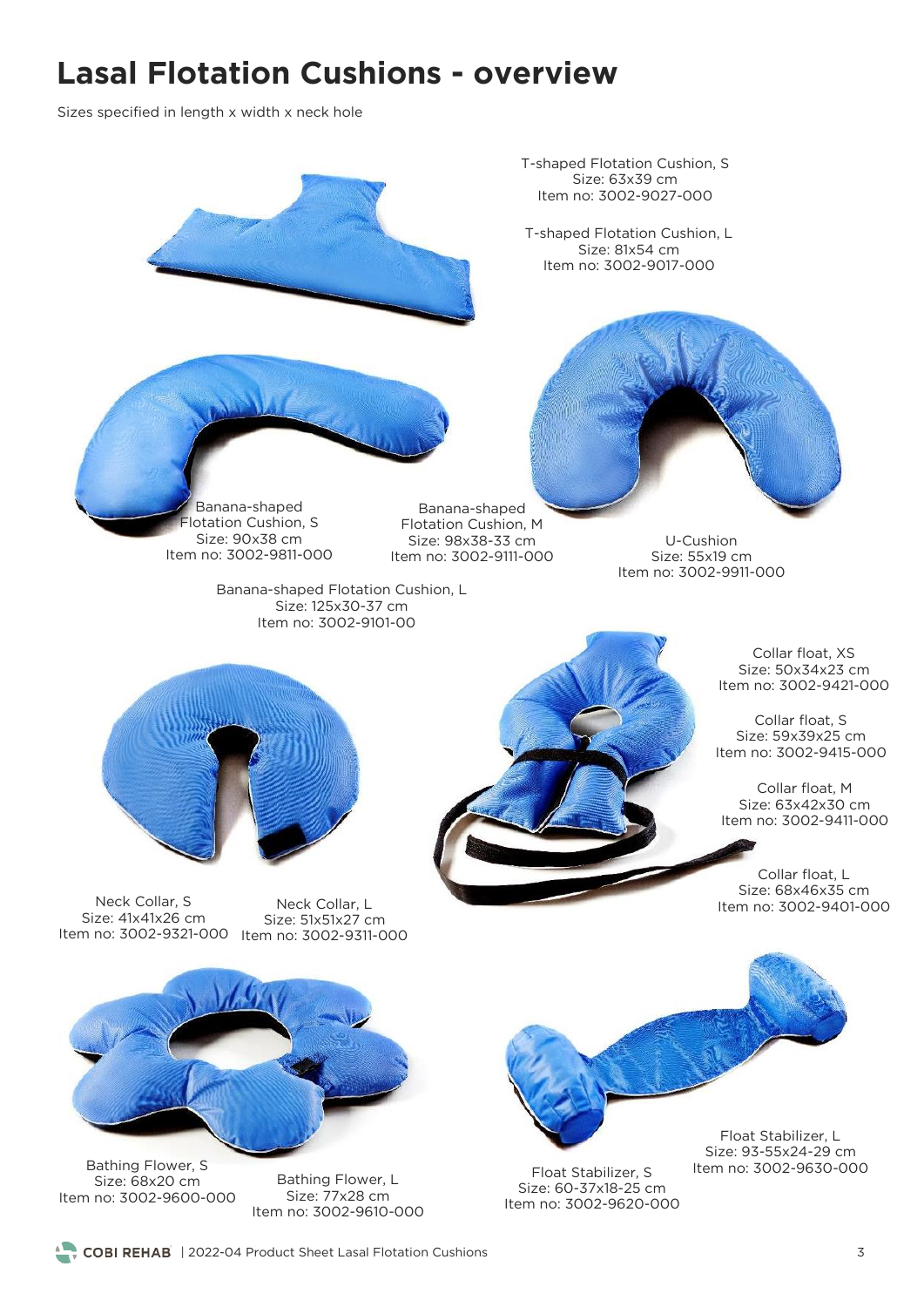# **Specifications**

| Filling            | Fire-retardant EPS beads (expanded polystyrene)                                                                                                                                                       |
|--------------------|-------------------------------------------------------------------------------------------------------------------------------------------------------------------------------------------------------|
| Cover- black side  | 100% polyester, not flame retardant                                                                                                                                                                   |
| Cover- blue side   | 100% polyester, not flame retardant                                                                                                                                                                   |
| Cleaning           | After use, rinse the cushion clean<br>for chlorine with non-chlorine-containing water.                                                                                                                |
|                    | Hang them up and let them drip off.                                                                                                                                                                   |
|                    | The cushions can be hand washed with soap and water or sprayed with a<br>disinfectant.                                                                                                                |
|                    | Note that the pH of the applied<br>disinfectant should not be higher than 11.4.                                                                                                                       |
|                    | Flotation Cushions can be machine washed at 60°C in a larger washing machine if<br>required. Especially the Banana shaped Cushions size M and L should be washed in<br>an industrial washing machine. |
|                    | Drying in a drying cabinet must not exceed 70°C                                                                                                                                                       |
| Storage            | Do not expose the cushions to high temperatures, prolonged and intense sunlight, or<br>other radiation.                                                                                               |
| ISO classification | 09 33 39 01                                                                                                                                                                                           |
| Expected lifetime  | 2 years                                                                                                                                                                                               |
| UDI-DI             | 5740000100022N4                                                                                                                                                                                       |

Please contact Cobi Rehab for questions

## **[cobi@cobi.dk](mailto:cobi@cobi.dk)** or +45 **7025 2522**.

| Cobi Rehab      |  |  |  |  |  |  |
|-----------------|--|--|--|--|--|--|
| Fuglebækvej 1D  |  |  |  |  |  |  |
| DK-2770 Kastrup |  |  |  |  |  |  |
| Denmark         |  |  |  |  |  |  |
| +45 7025 2522   |  |  |  |  |  |  |

cobirehab.com